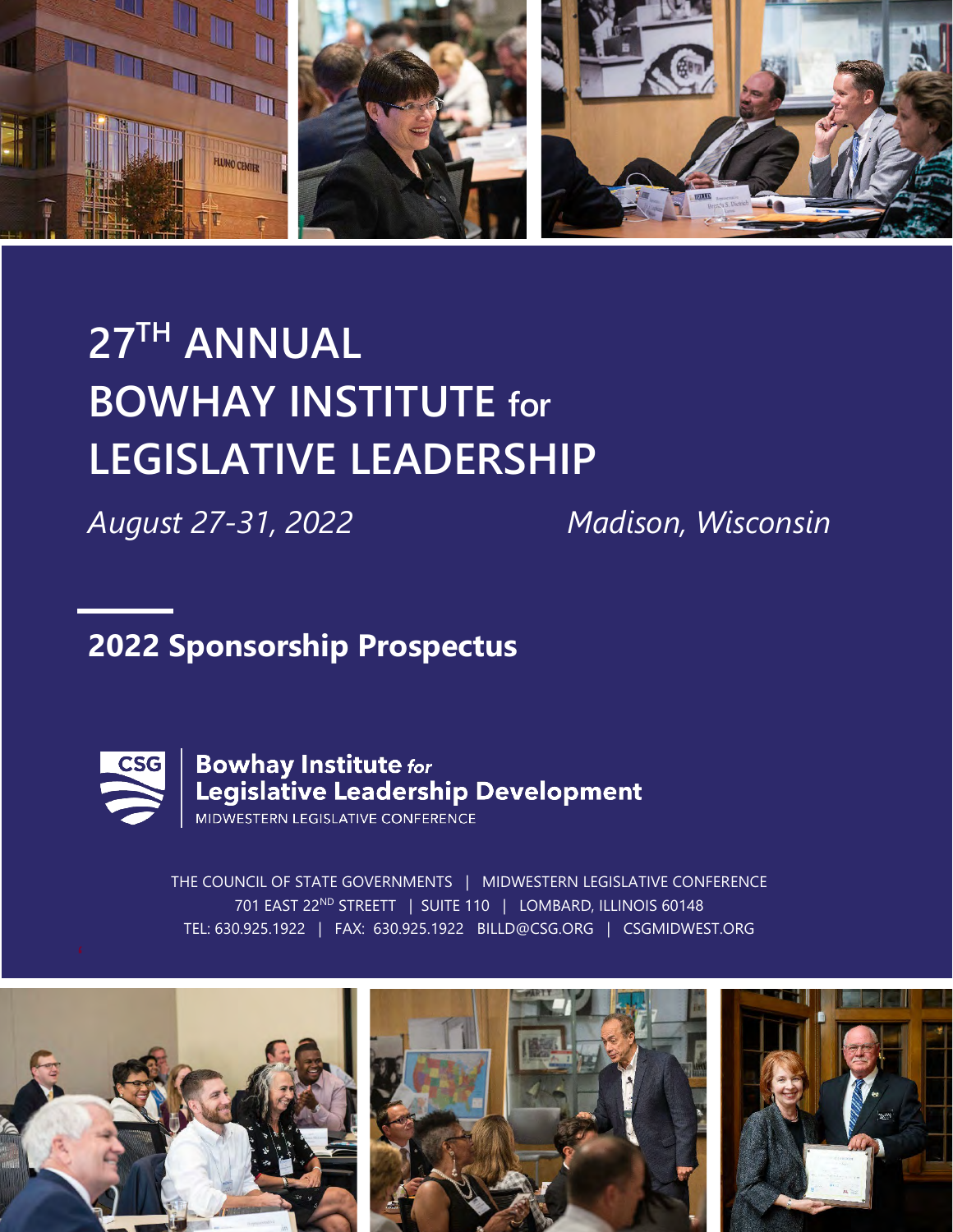## 2022 BILLD SPONSORSHIP PROSPECTUS

#### **INTRODUCTION**

The Midwestern Office of The Council of State Governments is seeking financial support for the 27<sup>th</sup> Annual Bowhay Institute for Legislative Leadership Development (BILLD). BILLD is an intensive, fiveday educational and training opportunity for newer state legislators from the member states of the Midwestern Legislative Conference (MLC) – Illinois, Indiana, Iowa, Kansas, Michigan, Minnesota,

Nebraska, North Dakota, Ohio, South Dakota and Wisconsin – as well as the Canadian provinces of Alberta, Manitoba, Ontario and Saskatchewan. The program is conducted by the Midwestern Office of The Council of State Governments.

BILLD offers newer legislators a unique opportunity to heighten their leadership and policymaking skills and better prepares them to meet the challenges facing state government as **"It is more than just a conference. It's a program where you grow and that will make you challenge yourself."**

> *Rep. Tory Marie Arnberger, Kansas Class of 2019*

they become tomorrow's leaders. The agenda includes a rigorous curriculum of leadership development workshops, policymaking seminars, and public service skills training. BILLD focuses on major issues facing state governments, along with skills development training such as civility, negotiation and conflict resolution, time and focus management, and communications and speechmaking.

In 2022, 39 legislators from the Midwestern region will be awarded fellowships through a competitive application process to attend the Bowhay Institute. The program is governed by the BILLD Steering Committee, which is composed of legislators from the member states and provinces of the Midwestern Legislative Conference. In selecting BILLD Fellows, the Steering Committee seeks a diverse group with respect to race, gender, party affiliation and district location. The Steering Committee awards Fellowships on a highly selective and non-partisan basis.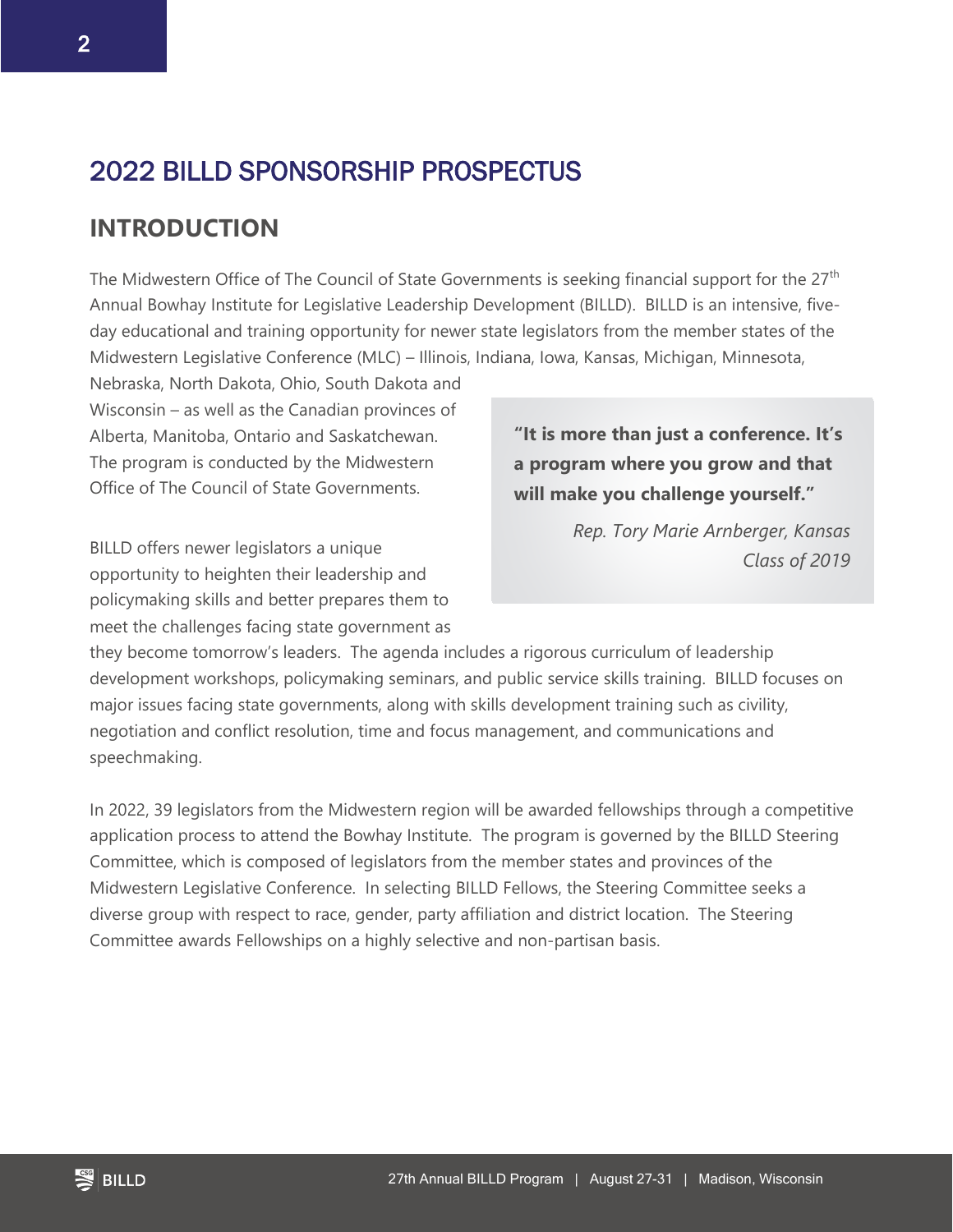#### **BACKGROUND**

BILLD was conceived and created in response to significant changes in state government, including the growth in importance of states in the federal system of government. This heightened role in the governance of major public policy programs, along with factors such as high legislative turnover and

the impact of term limits, highlights the need for early legislative leadership training. And while expectations and responsibilities of state lawmakers have increased, their opportunities for professional training and continuing education have not.

Now in its third decade, BILLD continues to be one of the only sources of training designed specifically for state legislators early on in their legislative careers. The Institute offers newer legislators the opportunity for advanced

**"BILLD is opportunity for making meaningful connections and to exchange best practices to support your legislature."**

> *Rep. Ruth Richardson, Minnesota BILLD Class of 2019*

instruction to develop their leadership skills and to effectively navigate the policymaking process in a time of growing challenges in state government. By helping them refine their policy analysis skills and heighten their leadership abilities, BILLD teaches legislators to ask the right questions and to critically examine the answers they receive. The Bowhay Institute offers training to help ensure that future legislative leaders are prepared to meet the challenges they will face.

#### **PROGRAM HOST**

**The Council of State Governments** is a 501(c)(3) organization. CSG has served state government officials from all 50 states and the territories for over 80 years. The Council works with officials from all three branches of government to put the best ideas and solutions into practice. CSG advocates multistate problem solving and partnerships through entities such as the Midwestern Legislative Conference. CSG also interprets changing national and international conditions and provides timely and reliable research in order to prepare states for the future. The Council is a non-partisan organization, supported by the states and governed by their officials. The BILLD program is staffed by CSG's Midwestern Office, which also provides staff support to the Midwestern Legislative Conference.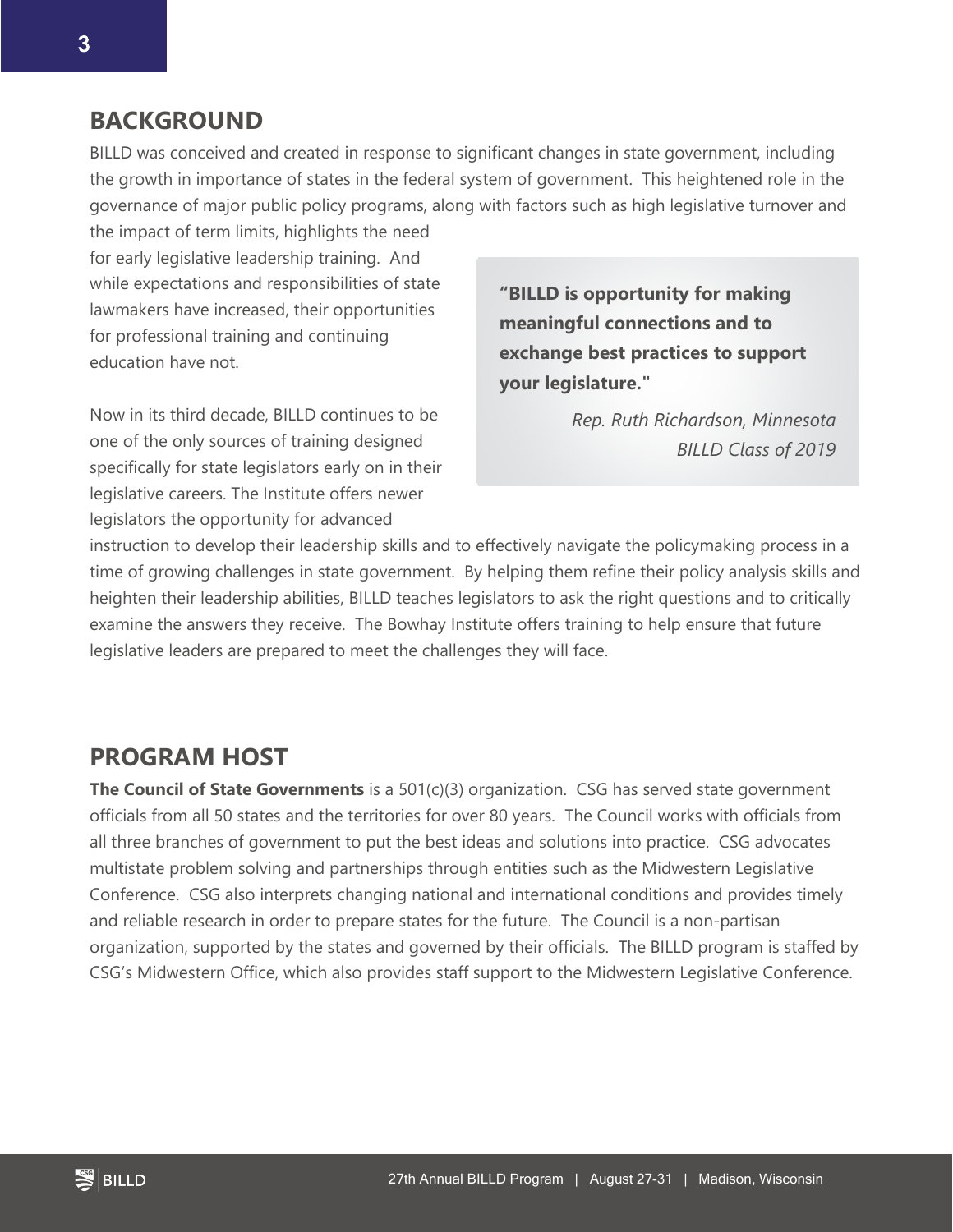#### **FUNDING**

The BILLD program is funded through foundation support and corporate contributions. All contributions to BILLD are tax deductible, as permitted by law.

Over the past 26 years, the Midwestern Office of The Council of State Governments has benefited from private sector partnerships from a variety of foundations and corporations. Past sponsors have included: Altria Client Services; United Parcel

Service; Johnson & Johnson; PhRMA; the American Chemistry Council; Amway; Ancestry; Biogen; Bristol-Myers Squibb; Cargill Inc.; CHS, Inc.; Ford Motor Company; Fredrikson & Byron; Genentech; GlaxoSmithKline; International Paper; Intuit; Medica; Novartis Pharmaceuticals; Otsuka America Pharmaceutical; PhRMA; RELX Group; Sanofi; Sunovion Pharmaceuticals; Touchstone Energy

**"An enriching, must-do experience for any new legislator."**

> *Sen. Don Harmon, Illinois Class of 2005*

Cooperatives of America; Vertex Pharmaceuticals; Xcel Energy; the Consulate General of Canada; Biogen; Amgen; American Clean Power Association; American Gas Association; Internet Association; Midwest Manufactured Housing Association; Bayer Corporation; Target Corporation; AARP; Union Pacific Railroad Foundation; CVS Health; and Archer Daniels Midland;.

The Midwestern Office provided a significant in-kind contribution to ensure that the BILLD program was launched in 1995 and continues to provide additional in-kind contributions for each annual program*.* Fundraising efforts are ongoing, and our goal is to secure major funding commitments for the 2022 summer program by March 2022.

### **GOVERNANCE**

Oversight responsibility for the BILLD program rests with the BILLD Steering Committee, whose members are appointed by legislative leaders in the member states and province of the Midwestern Legislative Conference. The Steering Committee is actively involved in the development and maintenance of the Bowhay Institute/

The BILLD Steering Committee oversees the participant selection process and will award 39 Fellowships for the 2021 Bowhay Institute in early May. The process is highly competitive and non-partisan. The Steering Committee makes significant contributions to the shape of the program by working with CSG staff on key curriculum decisions. The committee also evaluates the BILLD program to determine its effectiveness and make any necessary improvements.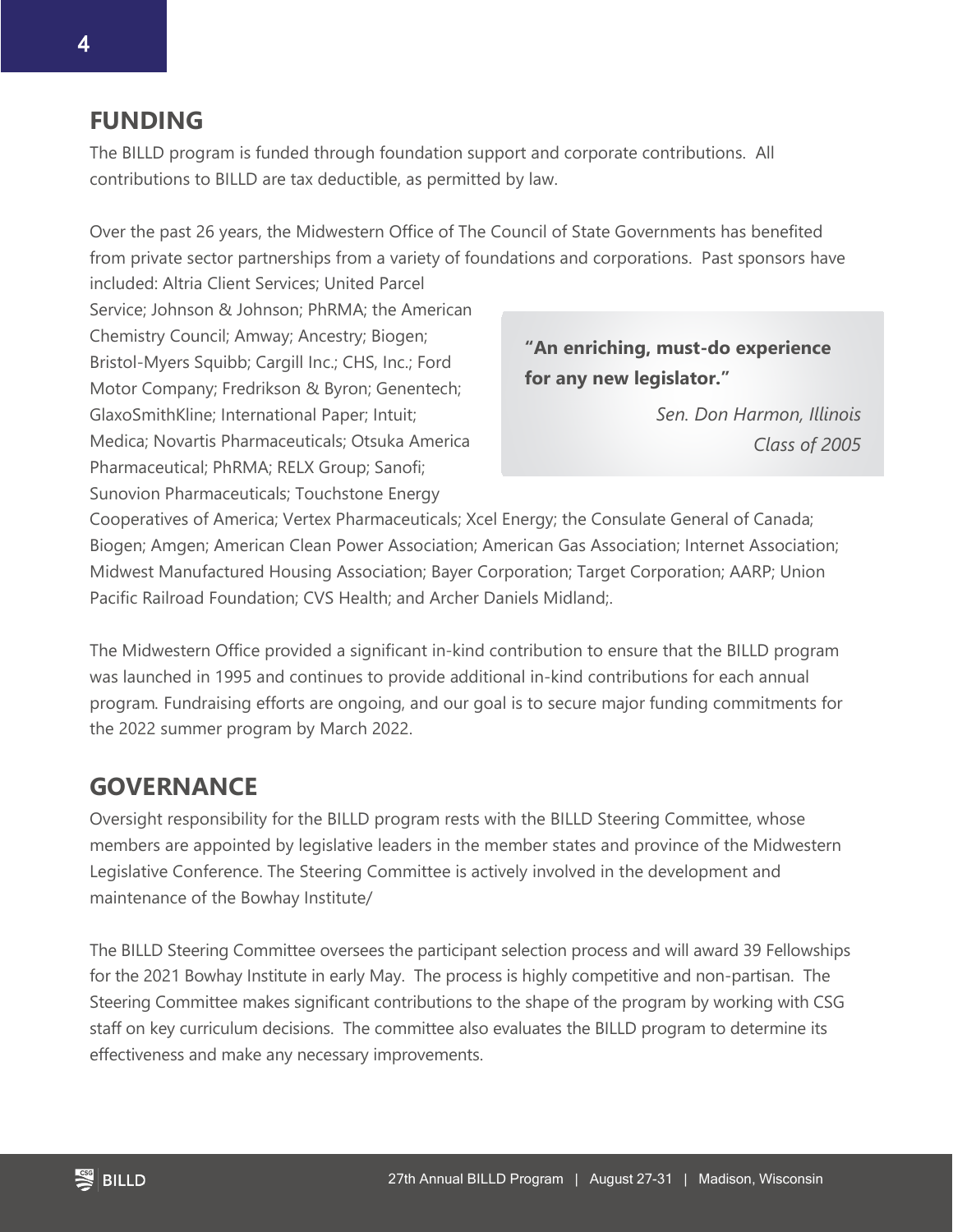#### **PROGRAM CONTENT**

CSG's approach to the BILLD program focuses on leadership. The BILLD program brings in legislative leaders from across the region to discuss leadership issues such as negotiation, bargaining and conflict management, and strategic thinking. The inclusion of academic scholars adds to this by placing an emphasis on the use of effective leadership, along with pertinent analytic skills, to find solutions to policy problems.

The content of the BILLD program addresses two major areas:

#### **Skills Development and Leadership Training**

Leadership training is the central and most crucial element of the BILLD program strategy. Leadership is not a separable element from other behavioral aspects of the most skilled state legislators. This defines how the BILLD program

**"This program will cause you to think, reflect, and become not only a better legislator, but a better person."**

> *Sen. Suzanne Geist, Nebraska Class of 2018*

approaches leadership: as the glue that holds the policy process together and shapes its results. Leadership training courses help the legislators identify their strengths, as well as the areas where they need support. Training is provided on strategic thinking, dealing with the media, communications and speechmaking, bargaining and conflict resolution, civil discourse, and time and focus management.

Skills development and leadership training also deal with the big questions: What is an effective leader? How do you make good public policy? These courses bridge the leadership workshops to the policy sessions, defining the basic skills and knowledge that effective leaders must have and how they impact the policy process.

#### **Policymaking Workshops**

Fellows participate in policy discussions concentrating on areas that enhance their ability to assume leadership roles and to make informed decisions. Policymaking sessions advance three goals: to provide Fellows with background information on specific policy areas; to use these policy areas as laboratories to explore leadership concepts developed in the core courses; and to stimulate discussion through the sharing of knowledge and experiences of legislators from across the region. Policy workshops not only enhance knowledge in specific policy areas, but they give the participants the opportunity to apply the policymaking skills learned in skills development and leadership training sessions.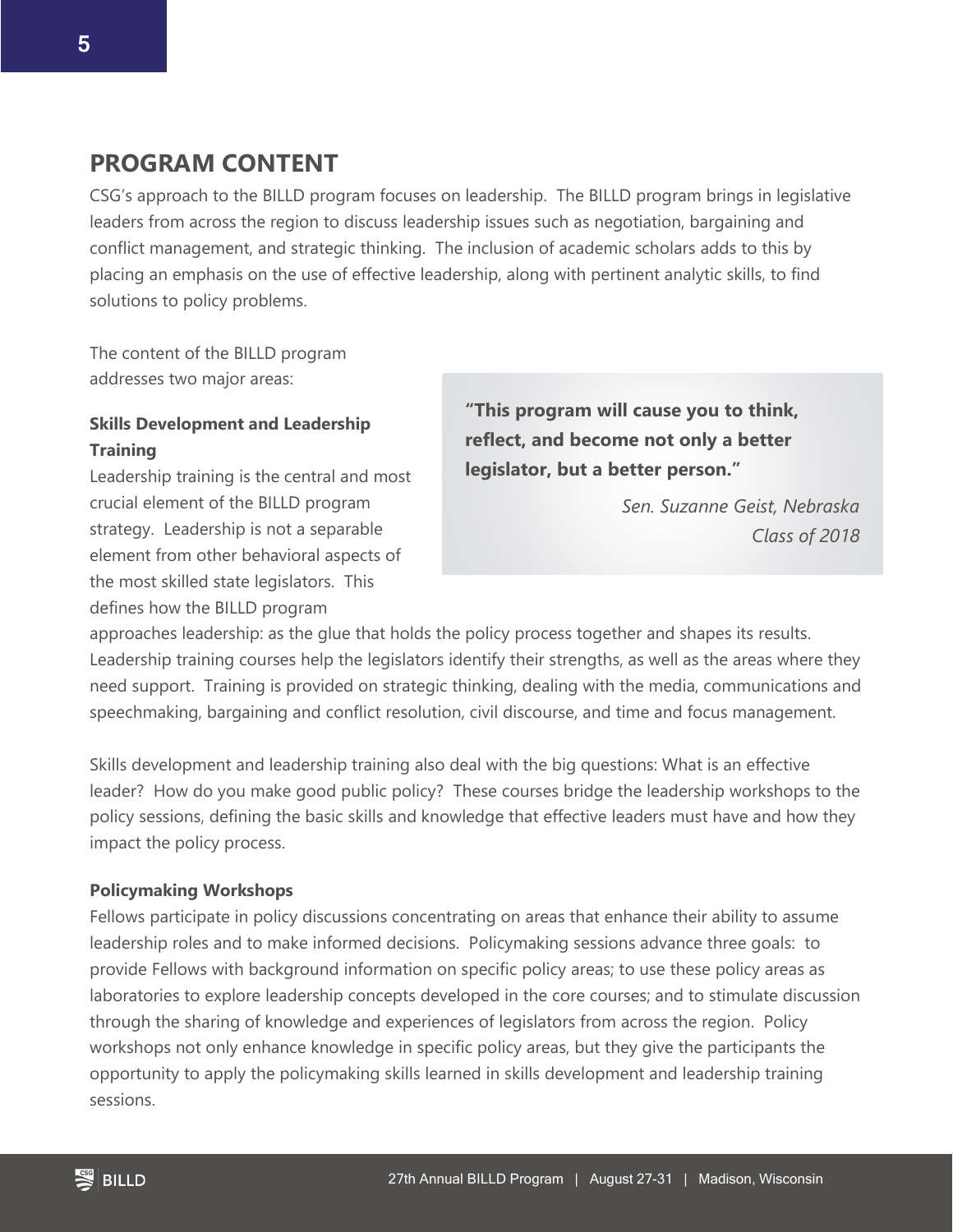#### **EVALUATION**

The BILLD Steering Committee works closely with BILLD staff and faculty throughout the planning process to help refine the program. MLC Executive Committee and Steering Committee members, CSG staff and BILLD faculty observe each program and offer suggestions for ongoing improvements. In addition, BILLD Fellows are polled using on-site evaluations. The yearly evaluations are compared to detect trends in participant satisfaction and suggested improvements.

The CSG staff also seeks additional input from BILLD Fellows in the months after the program. Further information is also gathered at annual regional and national meetings and on annual visits to state

capitols. Graduates of the Institute serve on the Steering Committee to ensure continued input from BILLD Alumni.

BILLD Fellows have said that the training is "intense," "rigorous" and "challenging" and that the "depth of coverage" in the sessions was "very stimulating" and "thought provoking." Fellows have expressed satisfaction in the variety of the subject matter and in the

**"It's a must-do program for any new legislator wanting a better understanding of how to navigate complex systems and become a better legislator."**

> *Sen. Erin Houchin, Indiana Class of 2018*

opportunity to learn from current legislative leaders. Legislators have also expressed appreciation for the opportunity to network with legislators from across the region and to share their own state experiences with one another. Overall, participants have offered overwhelming praise. Fellows have said that the program "is the best of its kind," that they "would definitely recommend it to others," and that they "gained valuable knowledge and tools."

### **SPONSOR RECOGNITION**

CSG makes every effort to promote the Bowhay Institute for Legislative Leadership Development throughout the region. The Council distributes informational and application materials about the BILLD program to all legislators in the Midwestern region. CSG also works with members of the MLC Executive Committee and the BILLD Steering Committee to ensure that the program is highly promoted within each of the states.

Extensive coverage of the Institute is provided through the Midwestern Office's website and monthly newsletter, *Stateline Midwest*, which is distributed to every legislator in the region. CSG's national news magazine, *Capitol Ideas,* also provides coverage of the program. This publication has a distribution of 45,000 readers, including every legislator in the nation.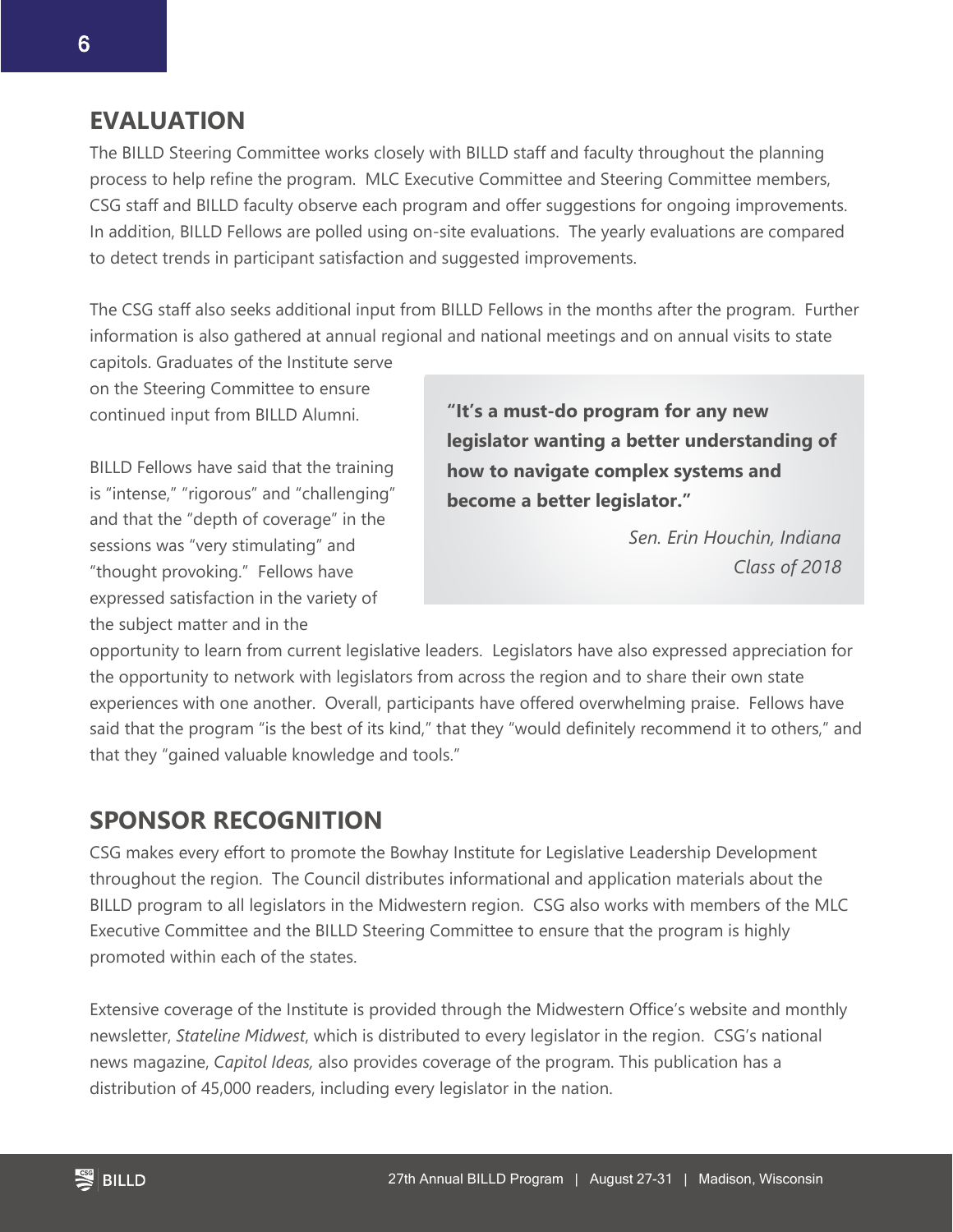Sponsors are specifically recognized in several ways *(also see the attached page highlighting sponsorship levels and benefits)*:

- Special sponsor recognition is held during the BILLD program.
- Sponsors are acknowledged in correspondence and published materials, including:
	- o Reports issued in CSG Midwest's monthly publication, *Stateline Midwest,* to highlight the BILLD Fellows and promote the Institute.
	- o *BILLD Alumni News*, a page in Stateline Midwest dedicated to BILLD alumni and news about the Institute. This page is also distributed as a standalone e-newsletter.
	- o The annual BILLD program brochure.
	- o Briefing materials and program website supplied to all program participants.
	- o CSG Midwest website.
	- o Articles in *Capitol Ideas*, the monthly publication of CSG.

During the course of the program, representatives of the sponsoring organizations are welcome to observe as much of the program as they like and spend time getting to know the class members. As part of the program follow up, each sponsor receives a packet that shows the ways in which they were recognized for their contribution. This includes a sample of the publications and promotional materials that acknowledge their sponsorship.

**"I came empty and stuck. I left fully inspired, encouraged, and equipped with new ideas and knowing that I am not alone in navigating these political waters. A gamechanger!"**

> *Rep. Peri Pourier, South Dakota Class of 2021*

### **CONCLUSION**

We hope that your organization will join us in our effort to meet the need for effective legislative leadership training and support the 2022 BILLD program – a unique opportunity for state legislators to receive advanced training that enhances their leadership and policymaking skills.

> TO BECOME A SPONSOR OR FOR MORE INFORMATION, CONTACT: LAURA A. TOMAKA | BILLD PROGRAM MANAGER LTOMAKA@CSG.ORG | 630.925.1922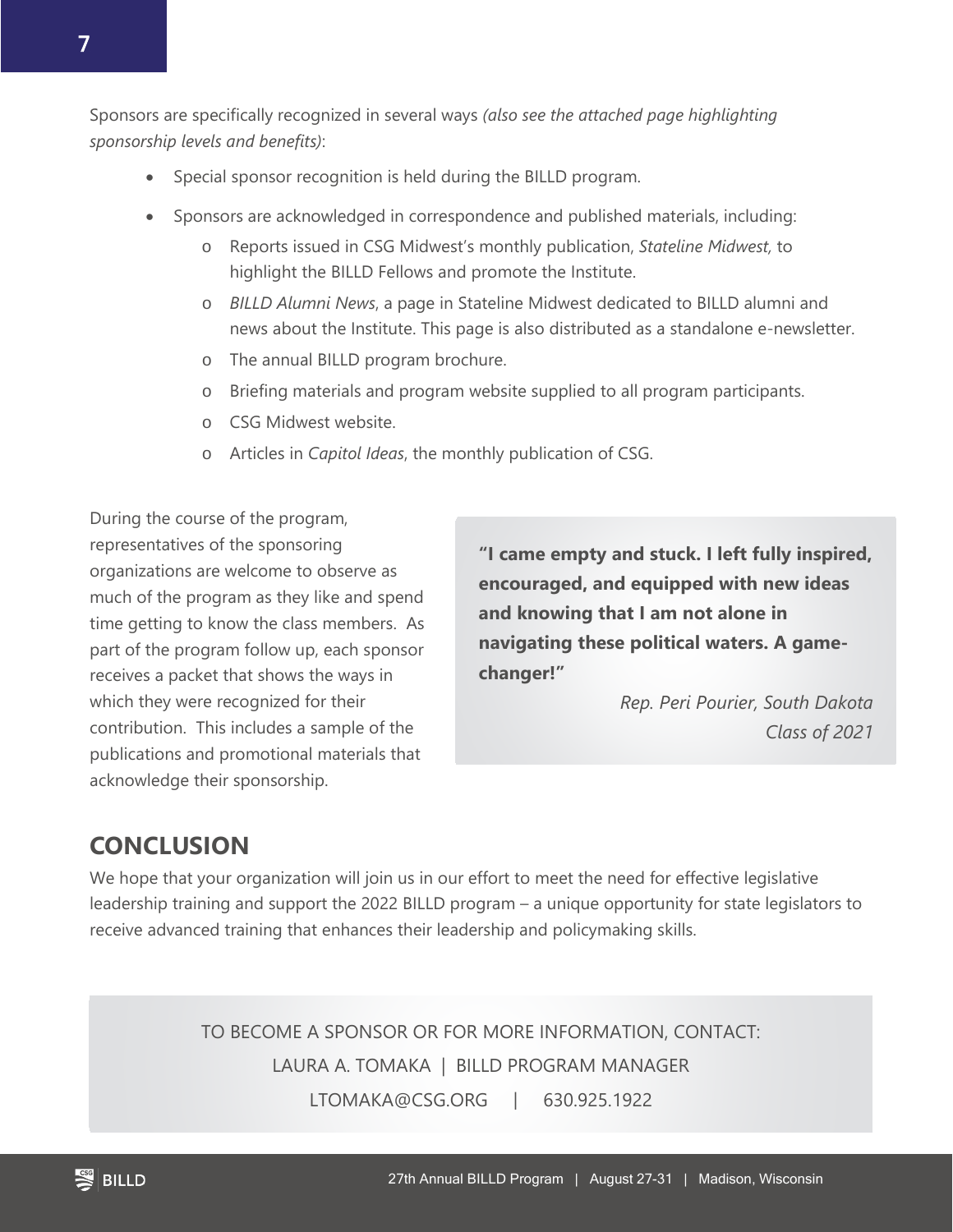### Bowhay Institute <sub>for</sub><br>Legislative Leadership Development MIDWESTERN LEGISLATIVE CONFERENCE

### **BILLD PARTNERSHIP OPPORTUNITIES**

 $CSG$ 

The BOWHAY INSTITUTE FOR LEGISLATIVE LEADERSHIP DEVELOPMENT (BILLD) is the only leadership training program designed exclusively for Midwestern legislators. BILLD helps newer legislators develop the skills necessary to become effective leaders, informed decisionmakers, and astute policy analysts. The program offers a unique opportunity for lawmakers to improve their leadership skills and explore the issues of the day with nationally renowned scholars, professional development experts, and legislative leaders and colleagues from across the region.

ANNUAL BILLD PROGRAM

**NEW WARD WARDEN** 

AUGUST 27-31, 2022 | MADISON, WISCONSIN

 $27$ <sup>TH</sup>

**"It's a must-do program for any new legislator wanting a better understanding of how to navigate complex systems and become a better legislator."**

**Sen. Erin Houchin, Indiana**

#### SPONSORSHIP OPPORTUNITIES The Bowhay

Institute is funded, in part, by foundation and corporate sponsors who believe in the importance of providing legislators with the tools to improve their leadership and policymaking skills. BILLD is an excellent opportunity for the private sector to support an important educational endeavor for newer legislators in the Midwestern region and to engage with the best and brightest upcoming leaders from across the region.

The Bowhay Institute offers a range of sponsorship levels and recognizes its private sector partners through a variety of publications and newsletters produced by CSG Midwest. In addition, sponsors have the opportunity to get to know the Fellows by attending the Institute and spending time with them in Madison.

**"You will leave better informed and better prepared to make a true impact on your chamber, your legislative body, and your community."**

> **Sen. Elgie Sims Jr., Illinois Class of 2014**

THE CURRICULUM The highly interactive curriculum, which is designed for legislators in their first four years of service, includes a series of leadership training courses, policymaking seminars and professional development workshops.

The select group of Midwestern lawmakers develop and enhance their leadership skills and explore policymaking strategies by examining some of the most significant issues of the day.

#### THE BILLD CLASS

Fellowships for the annual Bowhay Institute are awarded through a competitive, non-partisan selection process, which is overseen by a panel of Midwestern legislators who serve on the BILLD Steering Committee. Applicants are evaluated based on their leadership potential, dedication to public service and commitment to improving the legislative process. Thirty-nine lawmakers, representing 11 Midwestern states and four Canadian provinces, will receive fellowships to attend the 2021 program.

**Class of 2018 example 2018 Class of 2018 Class of 2018 Extending Lines Section** 1 **to think, reflect, and become not only a better legislator, but a better person."**

> **Sen. Suzanne Geist, Nebraska Class of 2018**

PROGRAM HOST The Council of State Governments' Midwestern Legislative Conference conducts the annual Bowhay Institute. CSG Midwest uses its extensive regional network to tap into the expertise of top academic scholars

in a variety of policy areas, as well as that of professional development trainers and current and former Midwestern legislative leaders.



**Midwestern Legislative Conference** 

For further information about sponsorship opportunities contact: Laura A. Tomaka | BILLD Program Manager







630.925.1922 **I**  $\mathbb{Q}$  I tomaka@csg.org **comes community** csgmidwest.org/billd